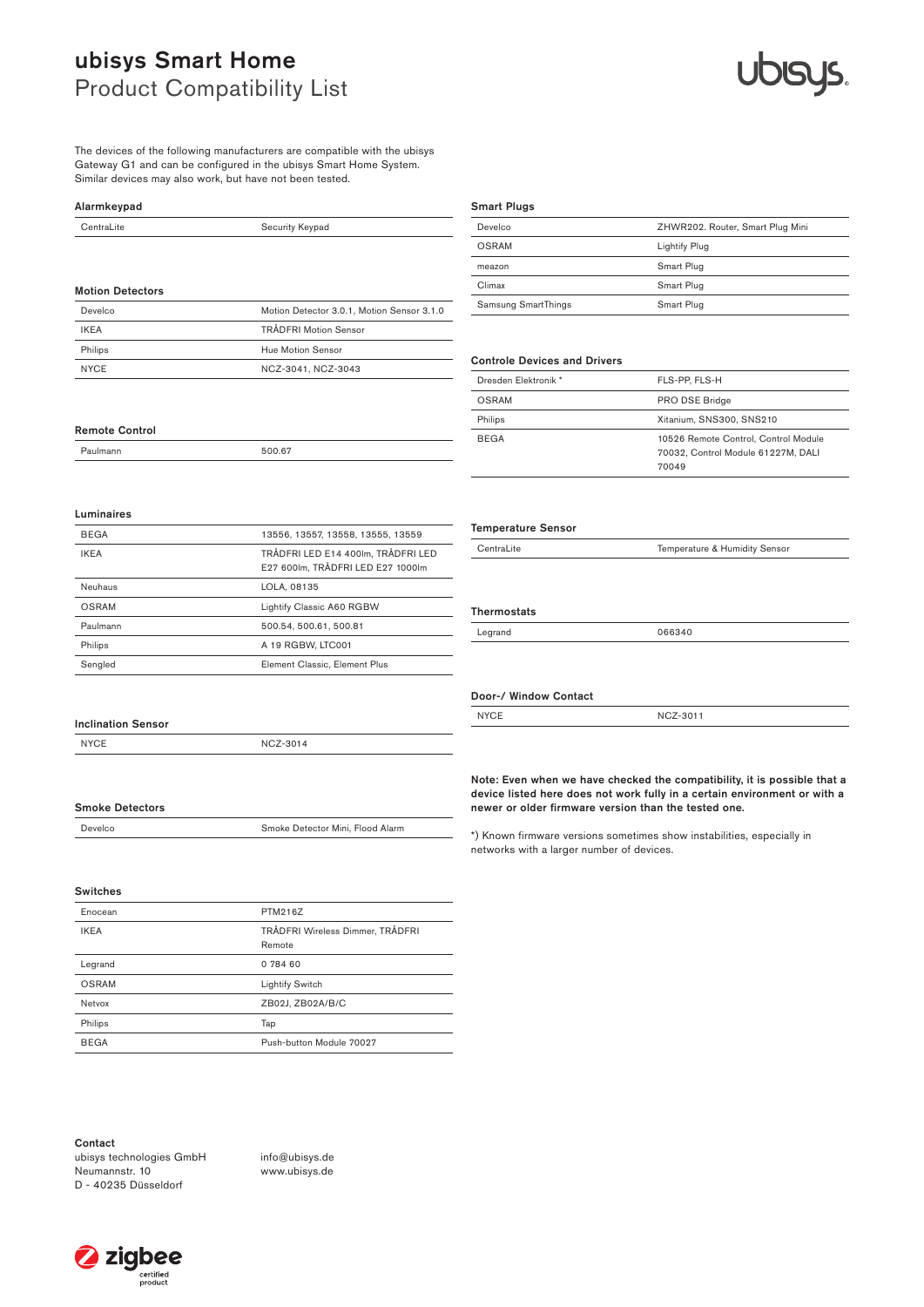# **UDISYS.**

The Gateway G1 is compatible with the ecosystems of the following manufacturers.

#### Compatible ecosystems of other manufacturers

| Amazon *              | Alexa           |
|-----------------------|-----------------|
| Apple                 | HomeKit         |
| <b>BEGA</b>           | Plug & Play     |
| <b>IKEA</b>           | <b>TRÅDFRI</b>  |
| <b>OSRAM</b>          | <b>LIGHTIFY</b> |
| Philips <sup>**</sup> | Hue             |

\*) The Amazon Alexa ecosystem is available through its own skill. \*\*) The G1 can be added to an existing Hue network and can be operated parallel to the Hue Bridge.

Contact ubisys technologies GmbH Neumannstr. 10 D - 40235 Düsseldorf

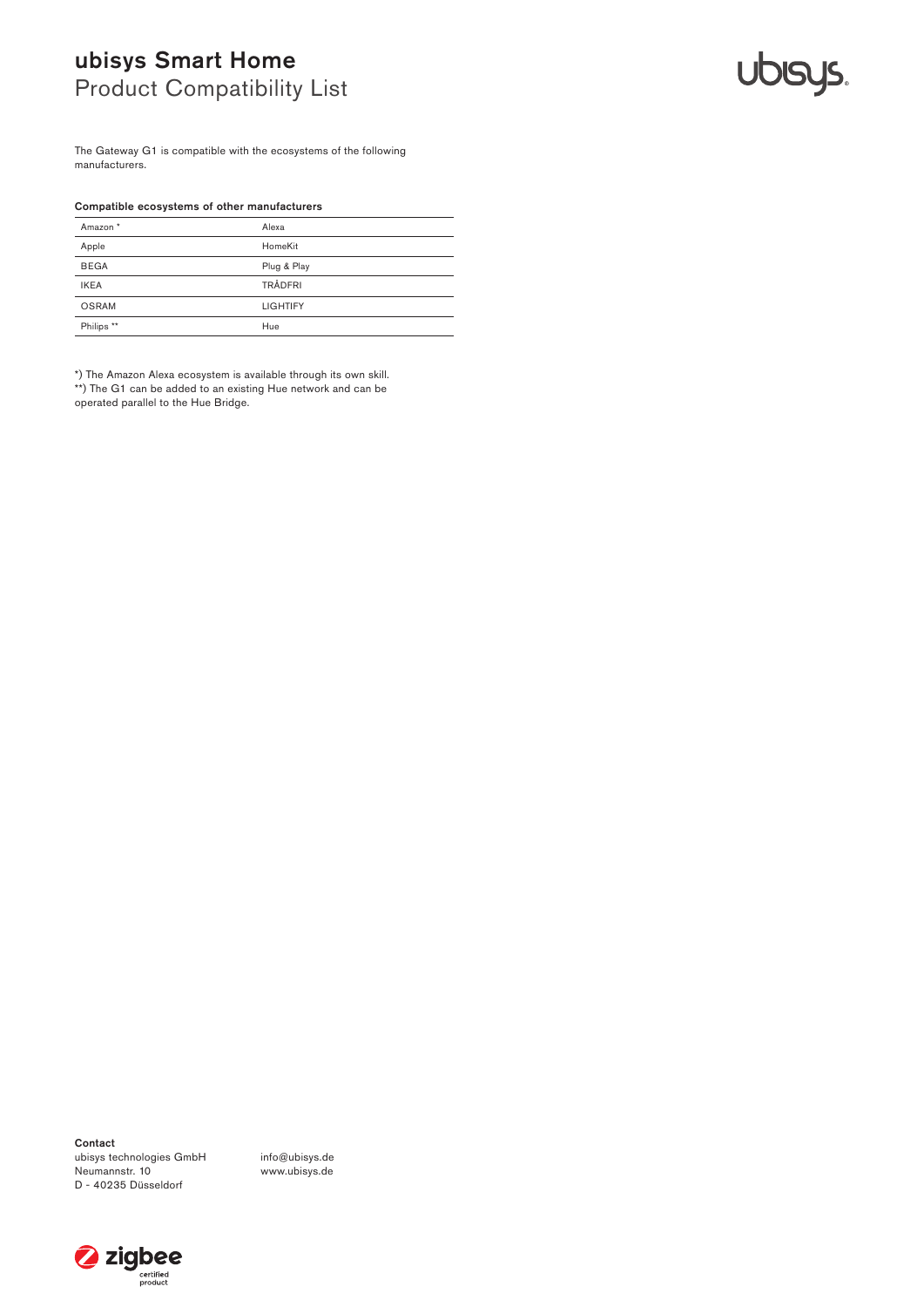

The compatibility of ubisys modules with ecosystems of other manufacturers is shown below. Status: 11/2020

Note: Even when we have checked the compatibility, it is possible that the devices listed here do not work fully in a certain environment or with a newer or older firmware version than the tested one.

#### Universal Dimmer D1(-R)

|                                               | Compatible | <b>Bindings</b> | Groups                  | Scenes      | <b>Scheduled Actions</b> | Automations     |
|-----------------------------------------------|------------|-----------------|-------------------------|-------------|--------------------------|-----------------|
| Amazon Echo Plus (inte-<br>grated Zigbee Hub) |            |                 |                         | (Routines)* |                          | (IFTTT Applets) |
| Amazon Alexa Skill from<br>ubisys             |            | $\sqrt{ }$      | √                       |             |                          |                 |
| Apple HomeKit                                 |            | √               |                         | N           |                          |                 |
| BEGA Plug & Play                              |            |                 |                         |             |                          |                 |
| Cozify                                        |            |                 | √                       |             |                          |                 |
| Homey by Athom                                |            |                 |                         |             |                          |                 |
| <b>IKEA TRÅDFRI</b>                           |            |                 |                         |             |                          |                 |
| <b>OSRAM LIGHTIFY</b>                         |            |                 |                         |             |                          |                 |
| openHAB                                       |            |                 |                         |             |                          |                 |
| Philips Hue Bridge                            |            |                 | (Rooms and<br>$zones)*$ |             | (Routines)*              |                 |
| Samsung SmartThings                           |            |                 |                         |             |                          |                 |

\*) Description in the corresponding App

#### Shutter Control J1(-R)

|                                               | Compatible               | <b>Bindings</b> | Groups | Scenes     | <b>Scheduled Actions</b> | Automations |
|-----------------------------------------------|--------------------------|-----------------|--------|------------|--------------------------|-------------|
| Amazon Echo Plus (inte-<br>grated Zigbee Hub) |                          |                 |        | ۰          |                          |             |
| Amazon Alexa Skill from<br>ubisys             |                          | N               |        |            | $\sqrt{ }$               |             |
| Apple HomeKit                                 |                          |                 |        |            |                          |             |
| BEGA Plug & Play                              |                          |                 |        | ۰          |                          |             |
| Cozify                                        |                          |                 | √      | $\sqrt{ }$ | √                        | √           |
| Homey by Athom                                |                          |                 | N      | ۰v         |                          |             |
| <b>IKEA TRÅDFRI</b>                           |                          |                 |        |            |                          |             |
| <b>OSRAM LIGHTIFY</b>                         |                          | -               |        |            |                          |             |
| openHAB                                       | $\overline{\phantom{0}}$ | -               |        | ۰          |                          |             |
| Philips Hue Bridge                            | $\overline{\phantom{a}}$ | -               |        | -          |                          |             |
| <b>Samsung SmartThings</b>                    |                          |                 |        |            |                          |             |

Contact

ubisys technologies GmbH Neumannstr. 10 D - 40235 Düsseldorf

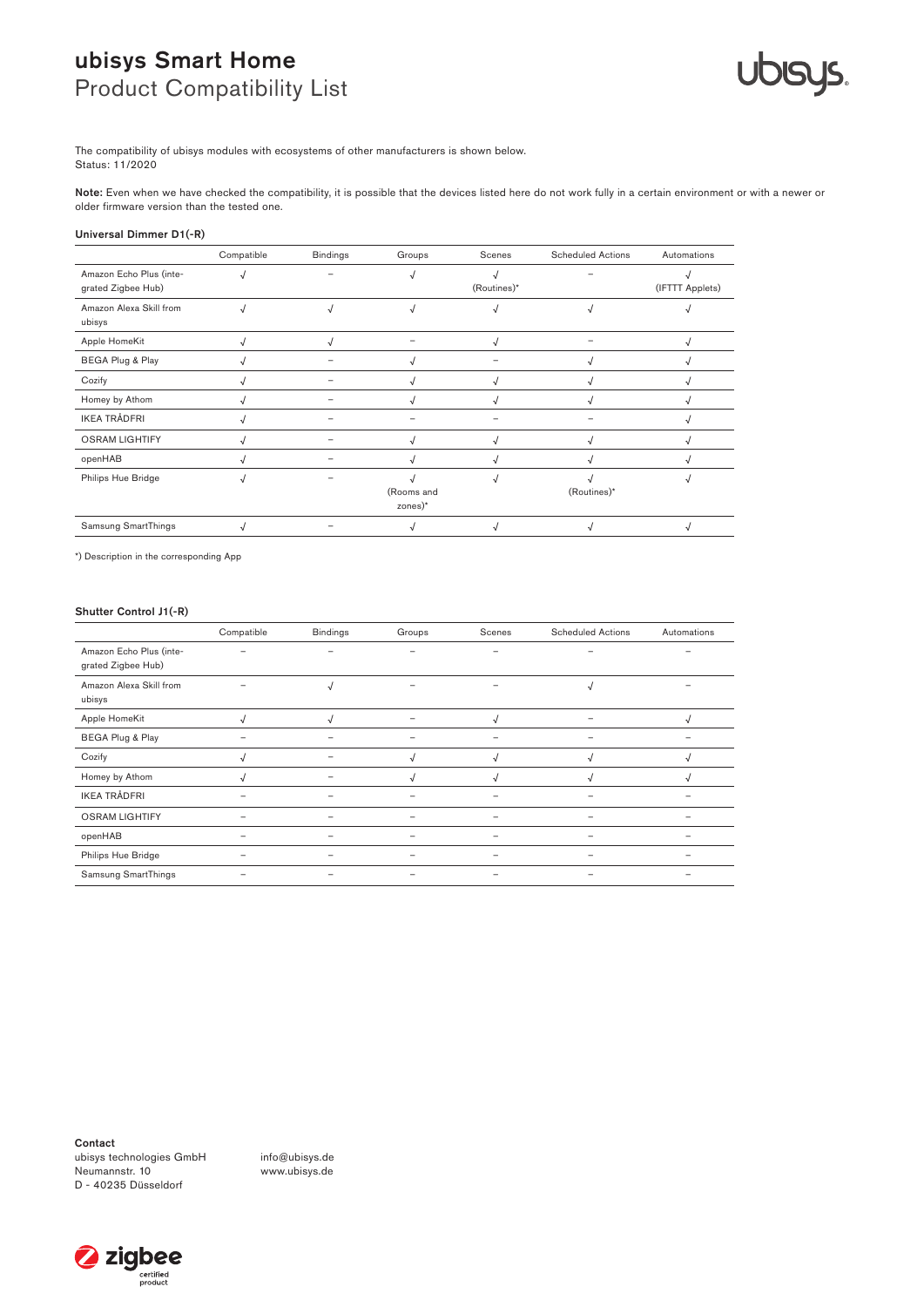# **Ublsys.**

#### Power Switch S1(-R)

|                                               | Compatible | <b>Bindings</b> | Groups                | Scenes      | <b>Scheduled Actions</b> | Automations |
|-----------------------------------------------|------------|-----------------|-----------------------|-------------|--------------------------|-------------|
| Amazon Echo Plus (inte-<br>grated Zigbee Hub) |            |                 |                       | (Routines)* |                          |             |
| Amazon Alexa Skill from<br>ubisys             |            |                 |                       |             |                          |             |
| Apple HomeKit                                 |            |                 |                       |             |                          |             |
| BEGA Plug & Play                              |            |                 | N                     |             | N                        |             |
| Cozify                                        |            |                 |                       |             |                          |             |
| Homey by Athom                                |            |                 |                       |             |                          |             |
| <b>IKEA TRÅDFRI</b>                           |            |                 |                       |             |                          |             |
| <b>OSRAM LIGHTIFY</b>                         |            |                 | $\sqrt{ }$            |             | $\sqrt{ }$               |             |
| openHAB                                       |            |                 |                       |             |                          |             |
| Philips Hue Bridge                            |            |                 | (Rooms and<br>zones)* |             | (Routines)*              |             |
| Samsung SmartThings                           |            |                 |                       |             |                          |             |

\*) Description in the corresponding App

#### Power Switch S2(-R)

|                                                 | Compatible | <b>Bindings</b> | Groups                             | Scenes      | <b>Scheduled Actions</b> | Automations |
|-------------------------------------------------|------------|-----------------|------------------------------------|-------------|--------------------------|-------------|
| Amazon Echo Plus (inte-<br>grated Zigbee Hub)** |            |                 |                                    | (Routines)* |                          |             |
| Amazon Alexa Skill from<br>ubisys               |            | J               | √                                  |             |                          |             |
| Apple HomeKit                                   |            |                 |                                    |             |                          |             |
| BEGA Plug & Play                                |            |                 |                                    |             |                          |             |
| Cozify                                          |            |                 |                                    |             |                          |             |
| Homey by Athom                                  |            |                 |                                    |             |                          |             |
| <b>IKEA TRÅDFRI</b>                             |            |                 |                                    |             |                          |             |
| <b>OSRAM LIGHTIFY</b>                           |            |                 |                                    |             |                          |             |
| openHAB                                         |            |                 |                                    |             |                          |             |
| Philips Hue Bridge                              |            |                 | (Rooms and<br>$zones$ <sup>*</sup> |             | (Routines)*              |             |
| Samsung SmartThings                             |            |                 |                                    |             |                          |             |

\*) Description in the corresponding App

\*\*) The S2(-R) circuit-breaker is supported by Amazon Echo Plus. But only one output can be controlled.

Contact ubisys technologies GmbH Neumannstr. 10 D - 40235 Düsseldorf

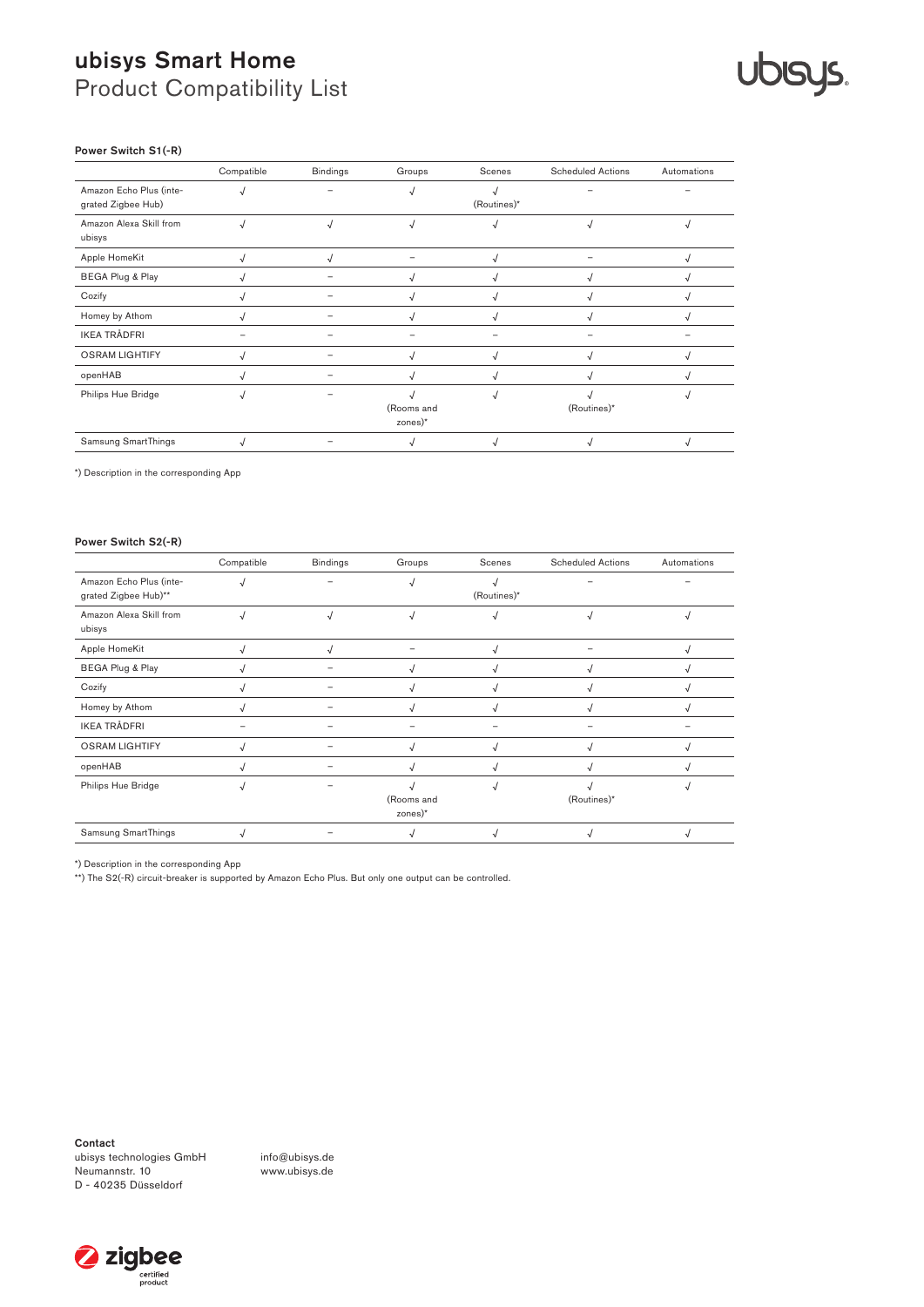# **Ublays.**

#### Control Unit C4

|                                               | Compatible               | <b>Bindings</b>          | Groups          | Scenes                   | <b>Scheduled Actions</b> | Automations |
|-----------------------------------------------|--------------------------|--------------------------|-----------------|--------------------------|--------------------------|-------------|
| Amazon Echo Plus (inte-<br>grated Zigbee Hub) |                          |                          | $\qquad \qquad$ | $\overline{\phantom{0}}$ |                          |             |
| Amazon Alexa Skill from<br>ubisys             |                          |                          |                 | -                        |                          |             |
| Apple HomeKit                                 | $\overline{\phantom{0}}$ | $\overline{\phantom{a}}$ |                 | ۰                        |                          |             |
| BEGA Plug & Play                              | -                        | $\overline{\phantom{0}}$ |                 | $\overline{\phantom{0}}$ |                          |             |
| Cozify                                        | √                        |                          | $\sqrt{ }$      | $\sqrt{ }$               | √                        | √           |
| Homey by Athom                                |                          |                          |                 |                          |                          |             |
| <b>IKEA TRÅDFRI</b>                           |                          |                          |                 |                          |                          |             |
| <b>OSRAM LIGHTIFY</b>                         |                          |                          | √               | $\sqrt{ }$               | J                        | √           |
| openHAB                                       |                          |                          |                 |                          |                          |             |
| Philips Hue Bridge                            | $\overline{\phantom{0}}$ |                          |                 | -                        |                          |             |
| Samsung SmartThings                           |                          |                          |                 |                          |                          |             |

#### Router R0

|                                               | Compatible | <b>Bindings</b> | Groups | Scenes | <b>Scheduled Actions</b> | Automations |
|-----------------------------------------------|------------|-----------------|--------|--------|--------------------------|-------------|
| Amazon Echo Plus (inte-<br>grated Zigbee Hub) |            |                 |        |        |                          |             |
| Amazon Alexa Skill from<br>ubisys             |            |                 |        |        |                          |             |
| Apple HomeKit                                 |            |                 |        |        |                          |             |
| BEGA Plug & Play                              |            |                 |        |        |                          |             |
| Cozify                                        |            | -               |        | -      |                          |             |
| Homey by Athom                                | √          |                 |        |        |                          |             |
| <b>IKEA TRÅDFRI</b>                           |            |                 |        |        |                          |             |
| <b>OSRAM LIGHTIFY</b>                         |            |                 |        |        |                          |             |
| openHAB                                       |            |                 |        |        |                          |             |
| Philips Hue Bridge                            |            |                 |        | ۰      |                          |             |
| Samsung SmartThings                           |            |                 |        |        |                          |             |

The Router R0 is not displayed in the app. It only acts as a router.

Contact

ubisys technologies GmbH Neumannstr. 10 D - 40235 Düsseldorf

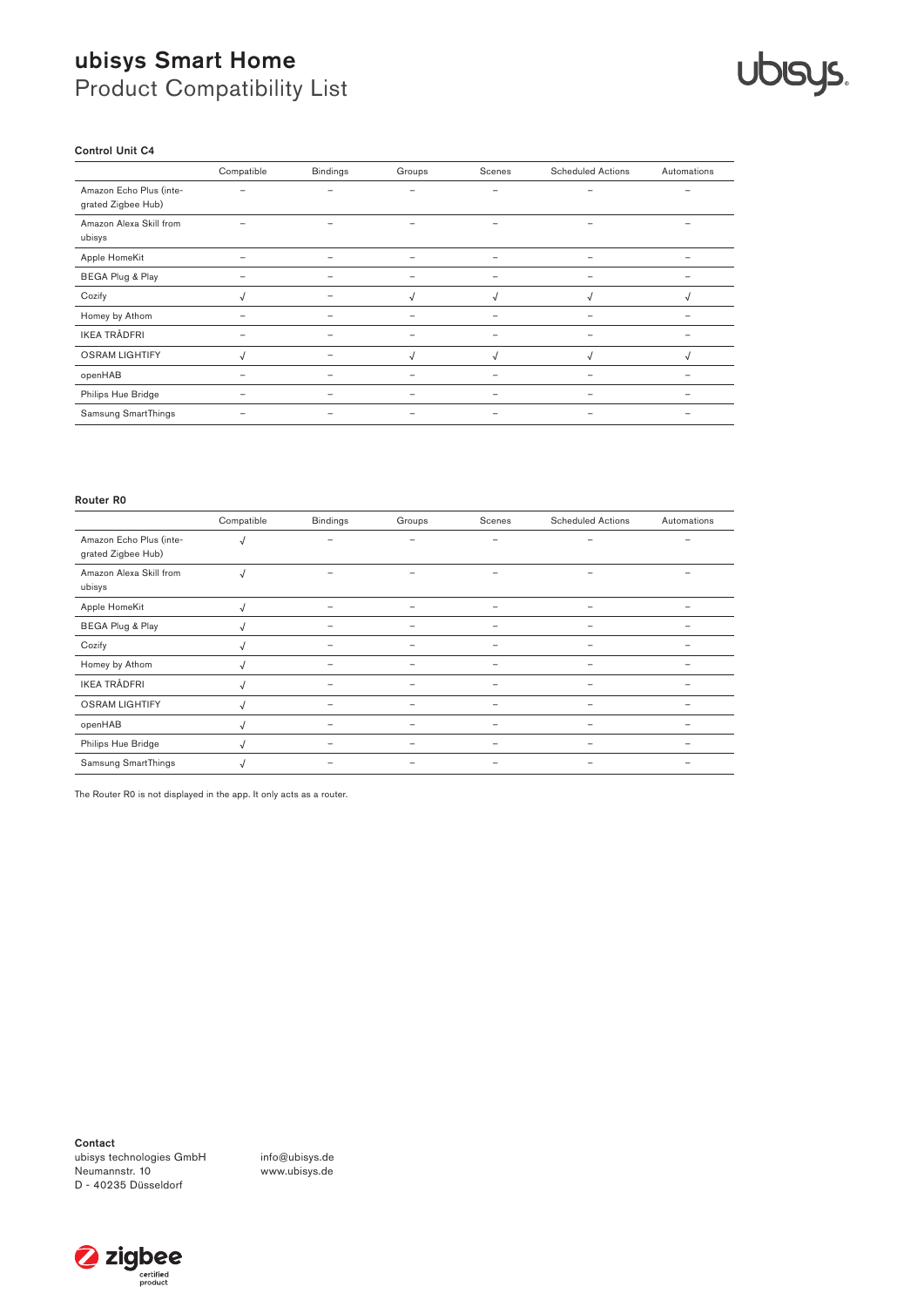## **Ublays.**

#### Heating Regulator H10

|                                               | Compatible | <b>Bindings</b>          | Groups                   | Scenes                   | <b>Scheduled Actions</b> | Automations |
|-----------------------------------------------|------------|--------------------------|--------------------------|--------------------------|--------------------------|-------------|
| Amazon Echo Plus (inte-<br>grated Zigbee Hub) |            |                          | $\overline{\phantom{0}}$ | $\overline{\phantom{a}}$ |                          |             |
| Amazon Alexa Skill from<br>ubisys             | J          | $\sqrt{ }$               | $\sqrt{ }$               | $\sqrt{ }$               | $\sqrt{ }$               |             |
| Apple HomeKit                                 |            |                          |                          | N                        |                          |             |
| BEGA Plug & Play                              |            |                          |                          | ۰                        |                          |             |
| Cozify                                        |            |                          |                          |                          |                          |             |
| Homey by Athom                                |            |                          |                          |                          |                          |             |
| <b>IKEA TRÅDFRI</b>                           |            |                          |                          |                          |                          |             |
| <b>OSRAM LIGHTIFY</b>                         | -          | $\overline{\phantom{0}}$ |                          | $\overline{\phantom{a}}$ |                          |             |
| openHAB                                       |            |                          |                          |                          |                          |             |
| Philips Hue Bridge                            | -          |                          |                          |                          |                          |             |
| Samsung SmartThings                           |            |                          |                          |                          |                          |             |

#### Additional option Thermostat Interface H10-XI

|                                               | Compatible | <b>Bindings</b> | Groups                   | Scenes                   | <b>Scheduled Actions</b> | Automations |
|-----------------------------------------------|------------|-----------------|--------------------------|--------------------------|--------------------------|-------------|
| Amazon Echo Plus (inte-<br>grated Zigbee Hub) |            | -               | $\overline{\phantom{0}}$ | -                        |                          |             |
| Amazon Alexa Skill from<br>ubisys             | √          | $\sqrt{ }$      | $\sqrt{ }$               | $\sqrt{ }$               | $\sqrt{ }$               | v           |
| Apple HomeKit                                 |            |                 |                          |                          |                          |             |
| BEGA Plug & Play                              | -          |                 |                          | $\overline{\phantom{0}}$ |                          |             |
| Cozify                                        |            |                 |                          |                          |                          |             |
| Homey by Athom                                |            |                 |                          |                          |                          |             |
| <b>IKEA TRÅDFRI</b>                           |            |                 |                          |                          |                          |             |
| <b>OSRAM LIGHTIFY</b>                         | ۰          | -               |                          | $\overline{\phantom{0}}$ |                          |             |
| openHAB                                       |            |                 |                          |                          |                          |             |
| Philips Hue Bridge                            | -          |                 |                          | $\overline{\phantom{0}}$ |                          |             |
| Samsung SmartThings                           |            |                 |                          |                          |                          |             |

Contact

ubisys technologies GmbH Neumannstr. 10 D - 40235 Düsseldorf

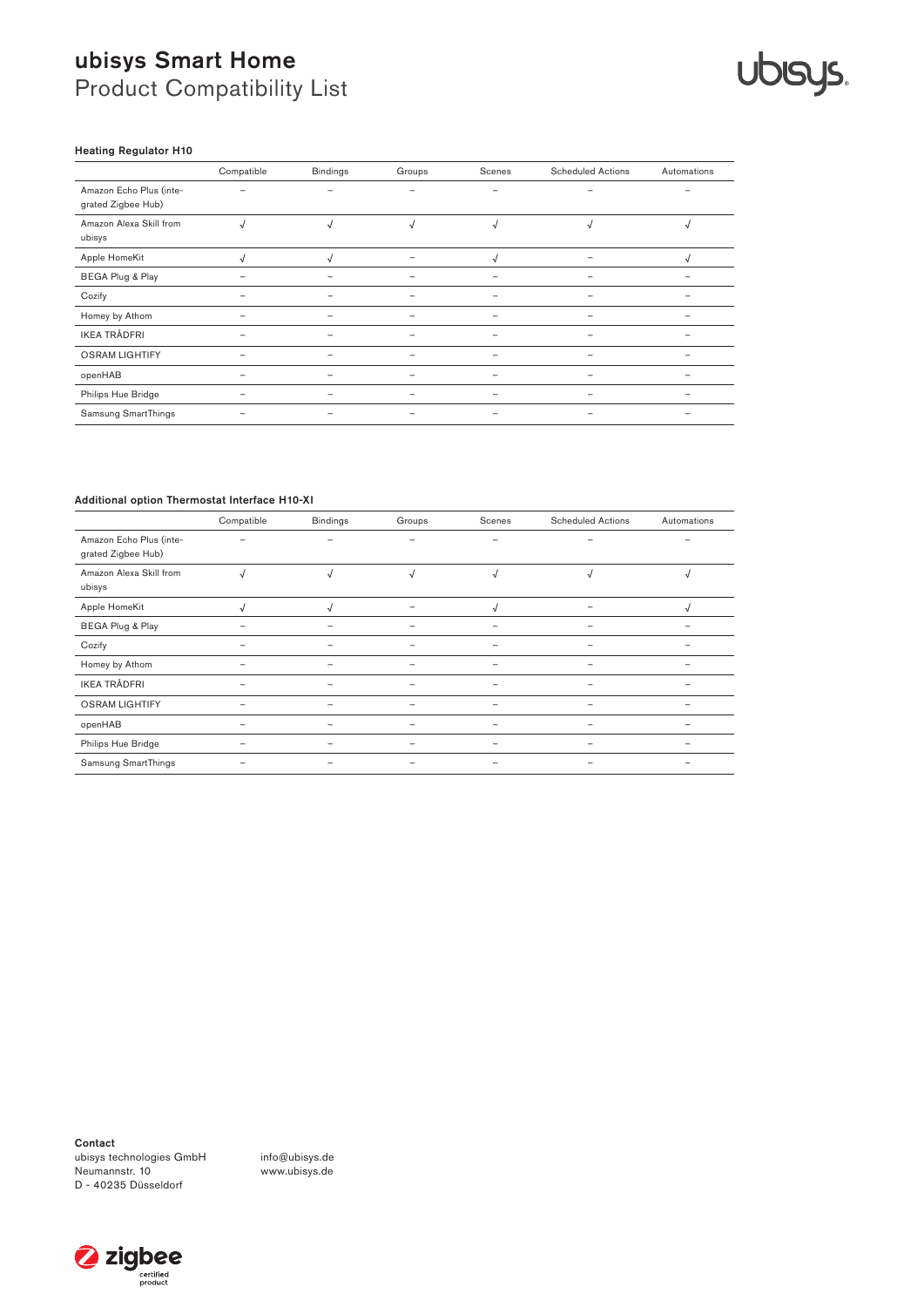## **Ublays.**

### Additional option Sensor Interface H10-XW

|                                               | Compatible | <b>Bindings</b> | Groups     | Scenes     | <b>Scheduled Actions</b> | Automations |
|-----------------------------------------------|------------|-----------------|------------|------------|--------------------------|-------------|
| Amazon Echo Plus (inte-<br>grated Zigbee Hub) |            |                 | -          | -          | -                        |             |
| Amazon Alexa Skill from<br>ubisys             |            |                 | $\sqrt{ }$ | $\sqrt{2}$ | √                        | N           |
| Apple HomeKit                                 |            |                 |            | √          |                          | V           |
| BEGA Plug & Play                              |            |                 |            |            |                          |             |
| Cozify                                        |            |                 |            |            |                          |             |
| Homey by Athom                                | -          |                 |            |            |                          |             |
| <b>IKEA TRÅDFRI</b>                           | -          | -               |            |            | $\overline{\phantom{0}}$ |             |
| <b>OSRAM LIGHTIFY</b>                         | -          | -               |            |            |                          |             |
| openHAB                                       |            |                 |            |            |                          |             |
| Philips Hue Bridge                            |            |                 |            |            |                          |             |
| Samsung SmartThings                           |            |                 | -          |            | -                        |             |

#### Additional option Heating and Cooling Demand Detector H10-XS

|                                               | Compatible | <b>Bindings</b> | Groups                   | Scenes                   | <b>Scheduled Actions</b> | Automations |
|-----------------------------------------------|------------|-----------------|--------------------------|--------------------------|--------------------------|-------------|
| Amazon Echo Plus (inte-<br>grated Zigbee Hub) | -          |                 | $\overline{\phantom{0}}$ | $\overline{\phantom{0}}$ |                          |             |
| Amazon Alexa Skill from<br>ubisys             | √          | $\sqrt{ }$      | $\sqrt{ }$               | $\sqrt{ }$               | $\sqrt{ }$               | √           |
| Apple HomeKit                                 |            |                 |                          |                          |                          |             |
| BEGA Plug & Play                              | -          |                 |                          | $\overline{\phantom{0}}$ |                          |             |
| Cozify                                        | -          |                 |                          | -                        |                          |             |
| Homey by Athom                                |            |                 |                          |                          |                          |             |
| <b>IKEA TRÅDFRI</b>                           | -          |                 |                          |                          |                          |             |
| <b>OSRAM LIGHTIFY</b>                         |            |                 |                          |                          |                          |             |
| openHAB                                       |            |                 |                          | -                        |                          |             |
| Philips Hue Bridge                            |            |                 |                          |                          |                          |             |
| Samsung SmartThings                           |            |                 |                          | -                        |                          |             |

Contact

ubisys technologies GmbH Neumannstr. 10 D - 40235 Düsseldorf